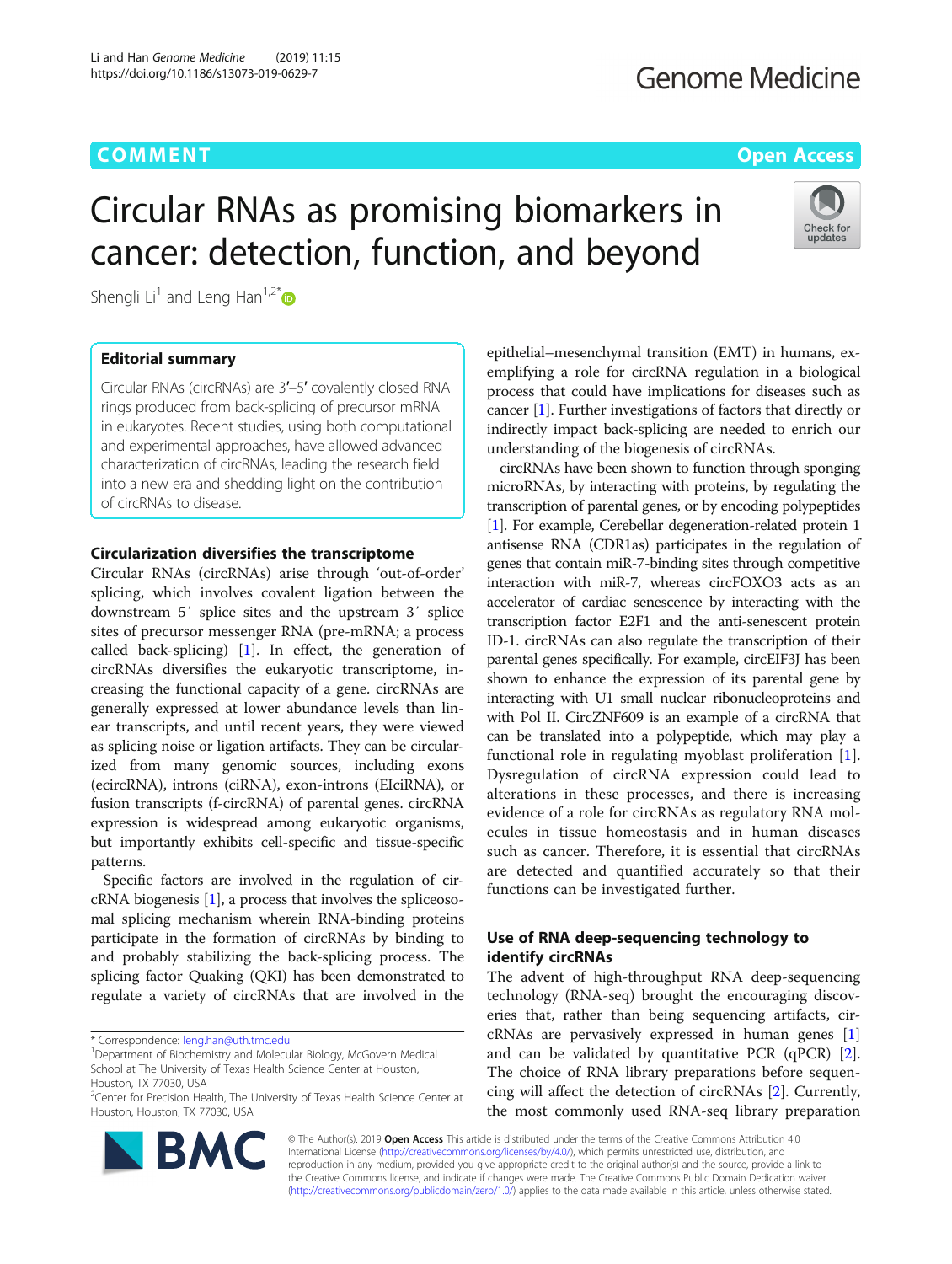strategies for circRNA detection are Ribo-Zero (ribosome RNA (rRNA) depletion) and RNase R. Ribo-Zero libraries include both linear and circular RNAs after rRNA depletion, and thus do not provide tailored enrichment of circRNAs. Their advantage is that they retain ample RNA information to facilitate downstream analysis. By contrast, the RNase R library digests linear RNA while the covalently closed loop structure of circRNAs allows them to elude exonucleolytic degradation, resulting in the enrichment of circRNAs. The digestion of linear RNAs limits the application of RNase R libraries in further downstream analysis.

In a recent study, Vo et al. [\[3\]](#page-2-0) employed exome capture RNA-seq to detect circRNAs. By targeting gene bodies, they achieved better enrichment for circRNA than that in the Ribo-Zero libraries, while simultaneously preserving linear RNAs. Thus, by achieving a balance between the enrichment of circRNAs and circular-to-linear ratios, their protocol complements conventional Ribo-Zero or RNase R strategies for systematic investigations of circRNAs. This protocol requires less than 5 μg of total RNA, suggesting that it will offer a significant advantage when used for clinical biospecimens that provide limited extracted RNA. Although the strategy is limited to circRNAs in known exonic regions, and thus probably misses circRNAs that originate from intronic and intergenic regions, Vo et al. [[3](#page-2-0)] successfully characterized circRNAs in more than 2000 tissue samples and 28 cell lines. They also identified read-through circRNAs, a novel class of circRNAs involving exons that originate from multiple genes. Furthermore, Vo et al. [[3\]](#page-2-0) built a comprehensive catalog of circRNAs in human cancers, MiOncoCirc. This is a much larger compendium than any other circRNA data resource, including the Cancer-Specific CircRNA Database [\[4\]](#page-2-0). By exploring MiOncoCirc, Vo et al. [[3](#page-2-0)] were able to show a strong tissue-specific pattern of circRNAs across different cancer types. They also demonstrated that circRNAs that were identified in prostate cancer tissue samples could be reliably detected in urine samples, suggesting the exciting possibility that circRNAs could have potential for use as biomarkers in the noninvasive diagnosis of human cancers. Thus, MiOncoCirc is a valuable resource that will promote the identification of novel circRNAs as diagnostic and therapeutic targets.

# Computational approaches to detect circRNAs

Alongside the burst of RNA-seq data, a variety of computational algorithms for the identification and visualization of circRNAs have recently been developed [\[5\]](#page-2-0). Most tools are based on detecting back-splicing junctions (BSJs), which are junctions between sequences that occur in the order opposite to that in the reference genome, indicating circularity  $[6]$  $[6]$ . These approaches can be classified as split-alignment-based approaches (i.e., reads spanning BSJs are split into segments and then aligned to a reference sequence using tools such as CIRCexplorer, CIRI, and find\_circ) or pseudo-reference-based approaches (i.e., in which a pseudo-reference based on all possible BSJs is constructed and the reads are aligned against this pseudo-reference using tools such as KNIFE, NCLscan, and PTESFinder) [\[6](#page-2-0)]. Diverse circRNA transcripts might be formed from a single parental gene, however, and to date these algorithms have limited power to detect and quantify the internal structures of circRNAs accurately using the same BSJs. By considering the internal components of circRNA, Zheng et al. [[7\]](#page-2-0) proposed a new strategy, reverse overlap (RO), to reconstruct full-length circRNAs. The CIRI-full algorithm combines both RO and BSJ reads to allow quantification of circRNAs at the isoform level and is better than existing methods at detecting low-abundance circRNAs. Using this powerful algorithm, Zheng et al. [\[7](#page-2-0)] were able to probe for links between disease and isoform specificity; for example, they observed an isoform switch in circZDBF2 from a 447-nucleotide (nt) isoform in normal liver tissues to a 334-nt isoform in liver cancer, providing a candidate for future functional and/or biomarker analysis. CIRI-full promotes the accurate quantification, differential analysis, and alternative splicing analysis of circRNA transcripts and will greatly improve our understanding of circRNA at up to isoform-level resolution.

# Functional characterization of circRNAs

Current analyses indicate that perturbation of circRNAs is widespread in human cancers [\[1](#page-2-0)]. One of the best-known circular RNAs, CDR1as, has been shown to promote (by acting as a sponge for miR-7) the upregulation of oncogenic factors (such as CCNE1 and PIK3CD) that are targeted by miR-7, thus regulating the proliferation of tumor cells [[1\]](#page-2-0). Targeting these functional circRNAs, for example, by interfering with their biogenesis or their interactions with antisense oligonucleotides, might be a promising therapeutic strategy for cancer  $[8]$ . In a recent study, Chen et al. [[9](#page-2-0)] characterized circRNAs in prostate cancer patients and demonstrated that altered circRNAs were associated with prostate cancer progression. Interestingly, they showed that circRNA abundance was significantly associated with more read-through and fusion events, highlighting the potential link between fusion events and circRNA biogenesis. Remarkably, a genome-wide loss-of-function screen using small hairpin RNA to deplete circRNAs specifically revealed a total of 171 circRNAs that were essential for cell proliferation in prostate cancer. These essential circRNAs showed functions that were distinct from those of their linear mRNA counterparts; for example, circular casein kinase 1 gamma 3 (circCSNK1G3) promoted cell growth by interacting with miR-181. This study also implies the contribution of